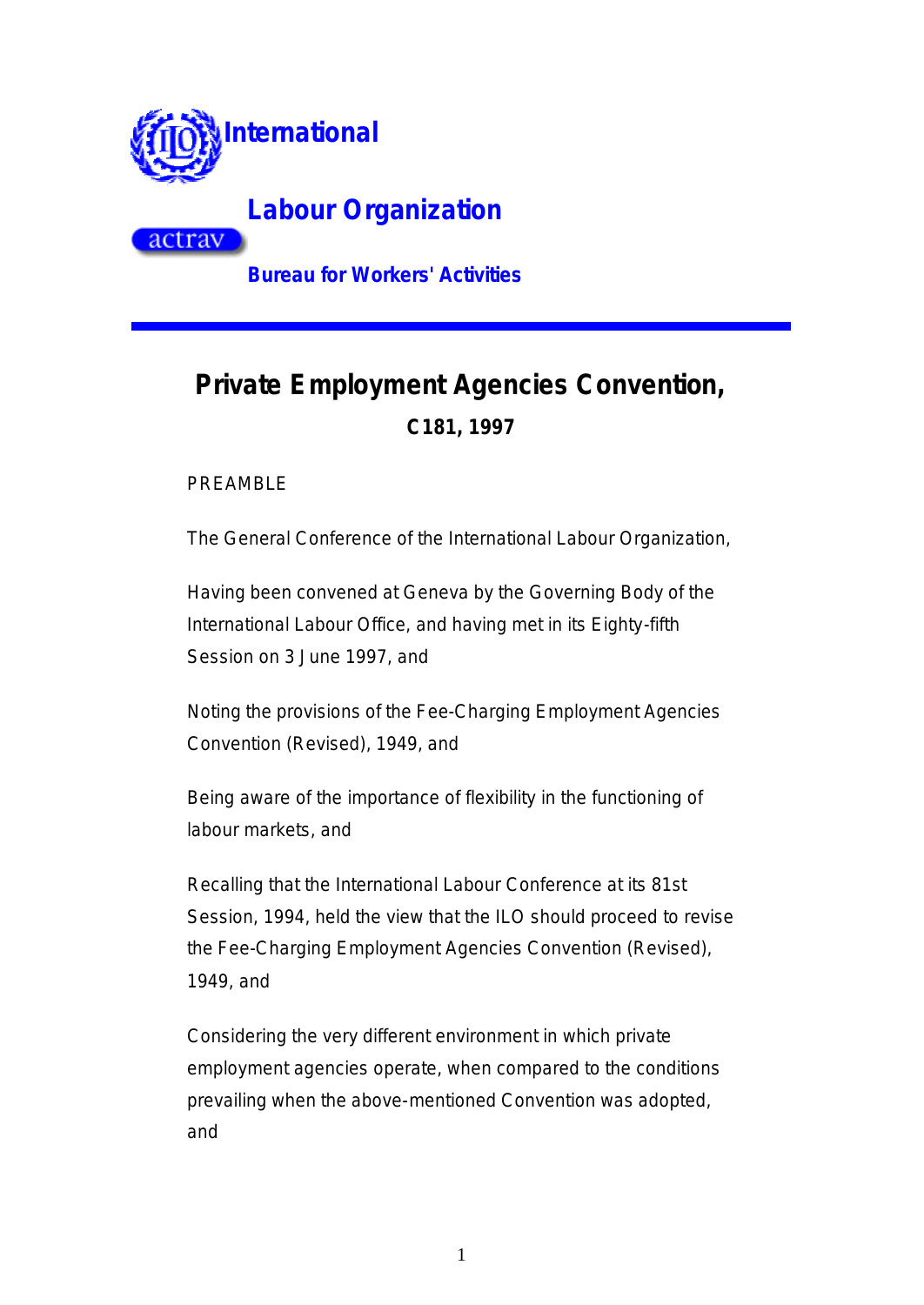Recognizing the role which private employment agencies may play in a well-functioning labour market, and

Recalling the need to protect workers against abuses, and

Recognizing the need to guarantee the right to freedom of association and to promote collective bargaining and social dialogue as necessary components of a well-functioning industrial relations system, and

Noting the provisions of the Employment Service Convention, 1948, and

Recalling the provisions of the Forced Labour Convention, 1930, the Freedom of Association and the Protection of the Right to Organise Convention, 1948, the Right to Organise and Collective Bargaining Convention, 1949, the Discrimination (Employment and Occupation) Convention, 1958, the Employment Policy Convention, 1964, the Minimum Age Convention, 1973, the Employment Promotion and Protection against Unemployment Convention, 1988, and the provisions relating to recruitment and placement in the Migration for Employment Convention (Revised), 1949, and the Migrant Workers (Supplementary Provisions) Convention, 1975, and Having decided upon the adoption of certain proposals with regard to the revision of the Fee-Charging Employment Agencies Convention (Revised), 1949, which is the fourth item on the agenda of the session, and

Having determined that these proposals shall take the form of an international Convention; adopts, this nineteenth day of June of the year one thousand nine hundred and ninety-seven, the following Convention, which may be cited as the Private Employment Agencies Convention, 1997: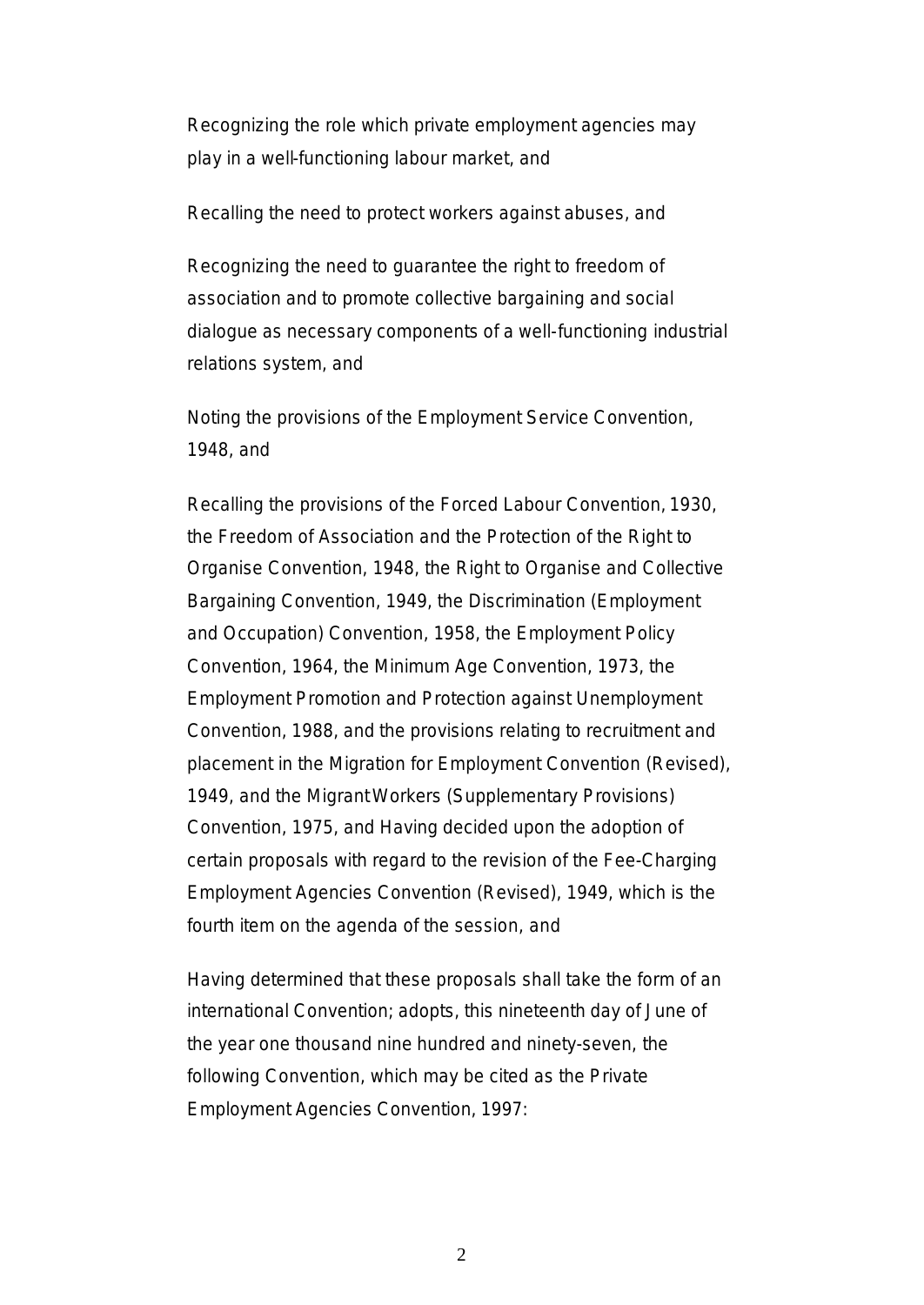# TEXT

# Article 1

1. For the purpose of this Convention the term [ private employment agency ] means any natural or legal person, independent of the public authorities, which provides one or more of the following labour market services:

(a) services for matching offers of and applications for employment, without the private employment agency becoming a party to the employment relationships which may arise therefrom;

(b) services consisting of employing workers with a view to making them available to a third party, who may be a natural or legal person (referred to below as a "user enterprise") which assigns their tasks and supervises the execution of these tasks;

(c) other services relating to jobseeking, determined by the competent authority after consulting the most representative employers and workers organizations, such as the provision of information, that do not set out to match specific offers of and applications for employment.

'2. For the purpose of this Convention, the term "workers" includes jobseekers.

3. For the purpose of this Convention, the term [ processing of personal data of workers ] means the collection, storage, combination, communication or any other use of information related to an identified or identifiable worker.

# Article 2

1. This Convention applies to all private employment agencies.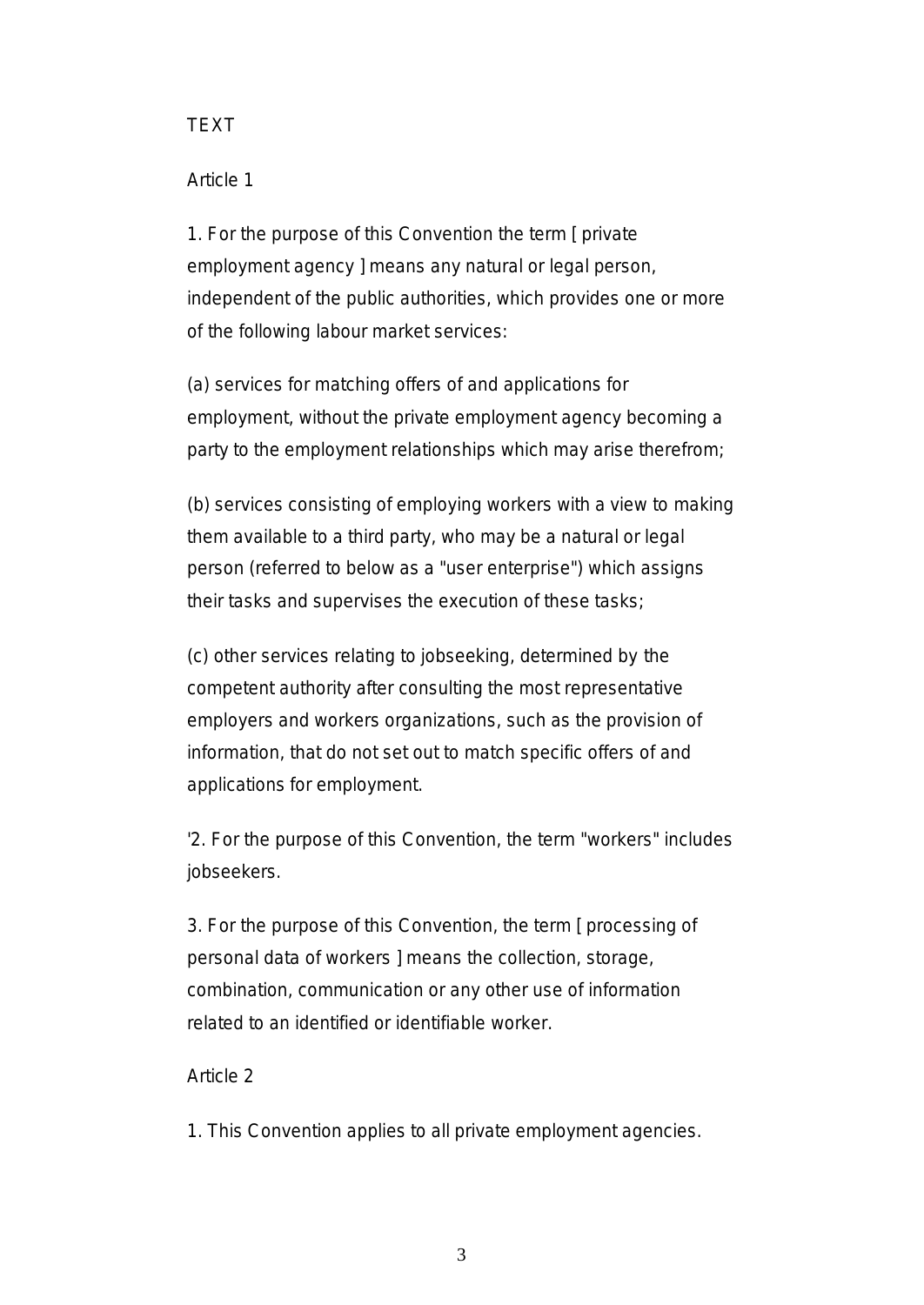2. This Convention applies to all categories of workers and all branches of economic activity. It does not apply to the recruitment and placement of seafarers.

3. One purpose of this Convention is to allow the operation of private employment agencies as well as the protection of the workers using their services, within the framework of its provisions.

4. After consulting the most representative organizations of employers and workers concerned, a Member may:

(a) prohibit, under specific circumstances, private employment agencies from operating in respect of certain categories of workers or branches of economic activity in the provision of one or more of the services referred to in Article 1, paragraph 1;

(b) exclude, under specific circumstances, workers in certain branches of economic activity, or parts thereof, from the scope of the Convention or from certain of its provisions, provided that adequate protection is otherwise assured for the workers concerned.

5. A Member which ratifies this Convention shall specify, in its reports under article 22 of the Constitution of the International Labour Organization, any prohibition or exclusion of which it avails itself under paragraph 4 above, and give the reasons therefor.

# Article 3

1. The legal status of private employment agencies shall be determined in accordance with national law and practice, and after consulting the most representative organizations of employers and workers.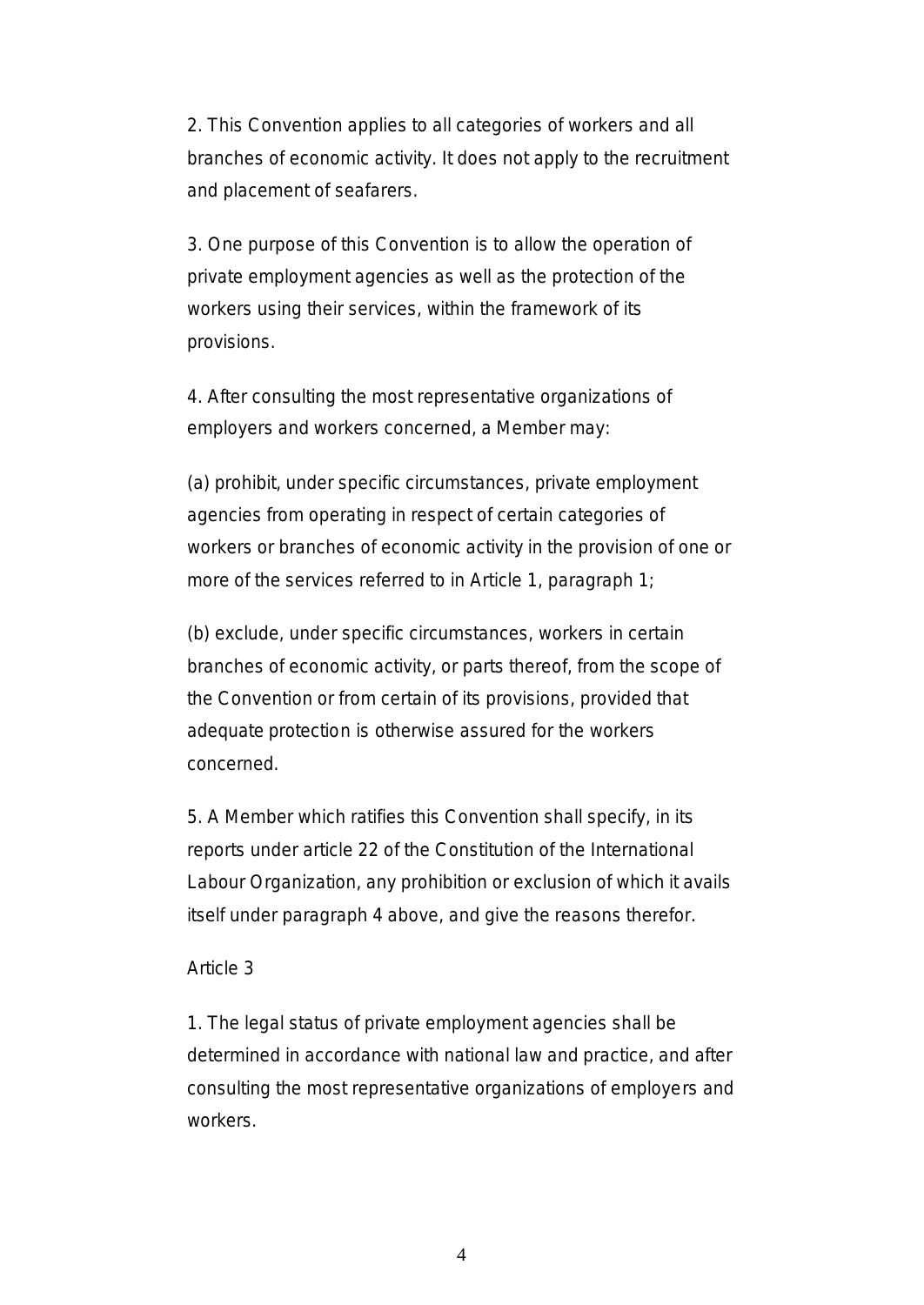2. A Member shall determine the conditions governing the operation of private employment agencies in accordance with a system of licensing or certification, except where they are otherwise regulated or determined by appropriate national law and practice.

## Article 4

Measures shall be taken to ensure that the workers recruited by private employment agencies providing the services referred to in Article 1 are not denied the right to freedom of association and the right to bargain collectively.

# Article 5

1. In order to promote equality of opportunity and treatment in access to employment and to particular occupations, a Member shall ensure that private employment agencies treat workers without discrimination on the basis of race, colour, sex, religion, political opinion, national extraction, social origin, or any other form of discrimination covered by national law and practice, such as age or disability.

2. Paragraph 1 of this Article shall not be implemented in such a way as to prevent private employment agencies from providing special services or targeted programmes designed to assist the most disadvantaged workers in their jobseeking activities.

# Article 6

The processing of personal data of workers by private employment agencies shall be:

(a) done in a manner that protects this data and ensures respect for workers privacy in accordance with national law and practice;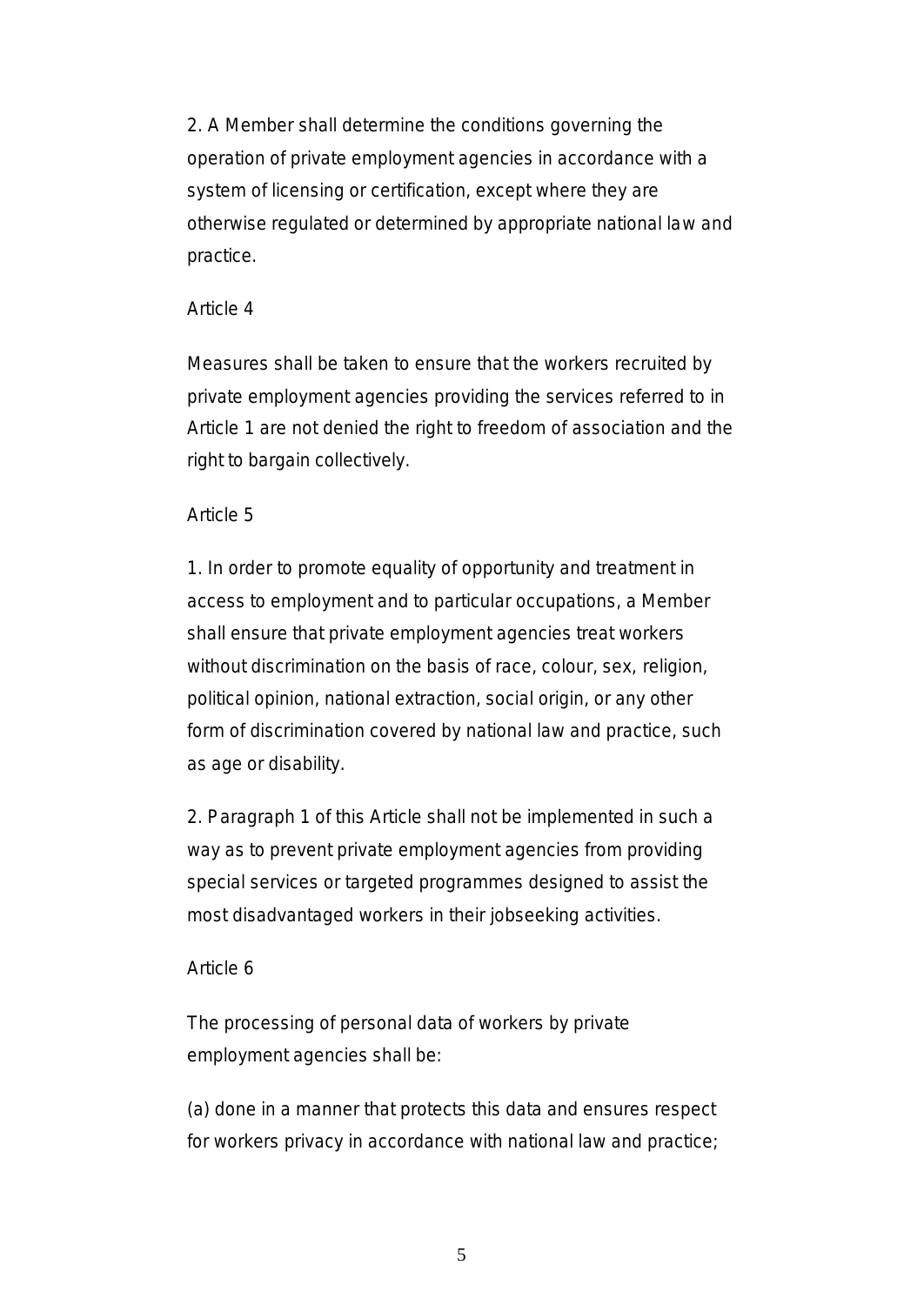(b) limited to matters related to the qualifications and professional experience of the workers concerned and any other directly relevant information.

### Article 7

1. Private employment agencies shall not charge directly or indirectly, in whole or in part, any fees or costs to workers.

2. In the interest of the workers concerned, and after consulting the most representative organizations of employers and workers, the competent authority may authorize exceptions to the provisions of paragraph 1 above in respect of certain categories of workers, as well as specified types of services provided by private employment agencies.

3. A Member which has authorized exceptions under paragraph 2 above shall, in its reports under article 22 of the Constitution of the International Labour Organization, provide information on such exceptions and give the reasons therefor.

#### Article 8

1. A Member shall, after consulting the most representative organizations of employers and workers, adopt all necessary and appropriate measures, both within its jurisdiction and, where appropriate, in collaboration with other Members, to provide adequate engage in fraudulent practices and abuses.

2. Where workers are recruited in one country for work in another, the Members concerned shall consider concluding bilateral agreements to prevent abuses and fraudulent practices in recruitment, placement and employment.

#### Article 9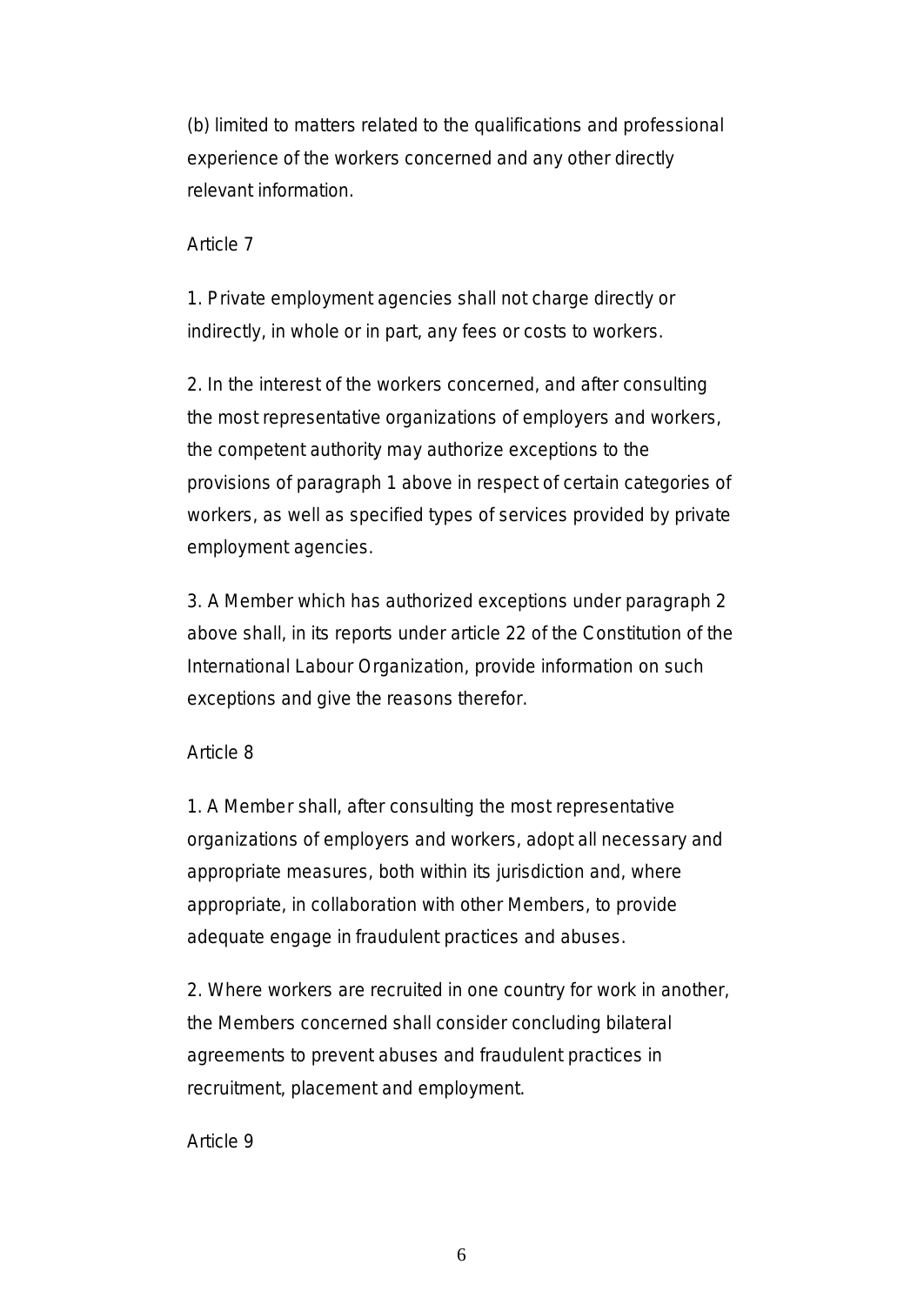A Member shall take measures to ensure that child labour is not used or supplied by private employment agencies.

# Article 10

The competent authority shall ensure that adequate machinery and procedures, involving as appropriate the most representative employers and workers organizations, exist for the investigation of complaints, alleged abuses and fraudulent practices concerning the activities of private employment agencies.

# Article 11

A Member shall, in accordance with national law and practice, take the necessary measures to ensure adequate protection for the workers employed by private employment agencies as described in Article 1, paragraph 1(b) above, in relation to:

(a) freedom of association;

- (b) collective bargaining;
- (c) minimum wages;
- (d) working time and other working conditions;
- (e) statutory social security benefits;
- (f) access to training;
- (g) occupational safety and health;
- (h) compensation in case of occupational accidents or diseases;

(i) compensation in case of insolvency and protection of workers claims;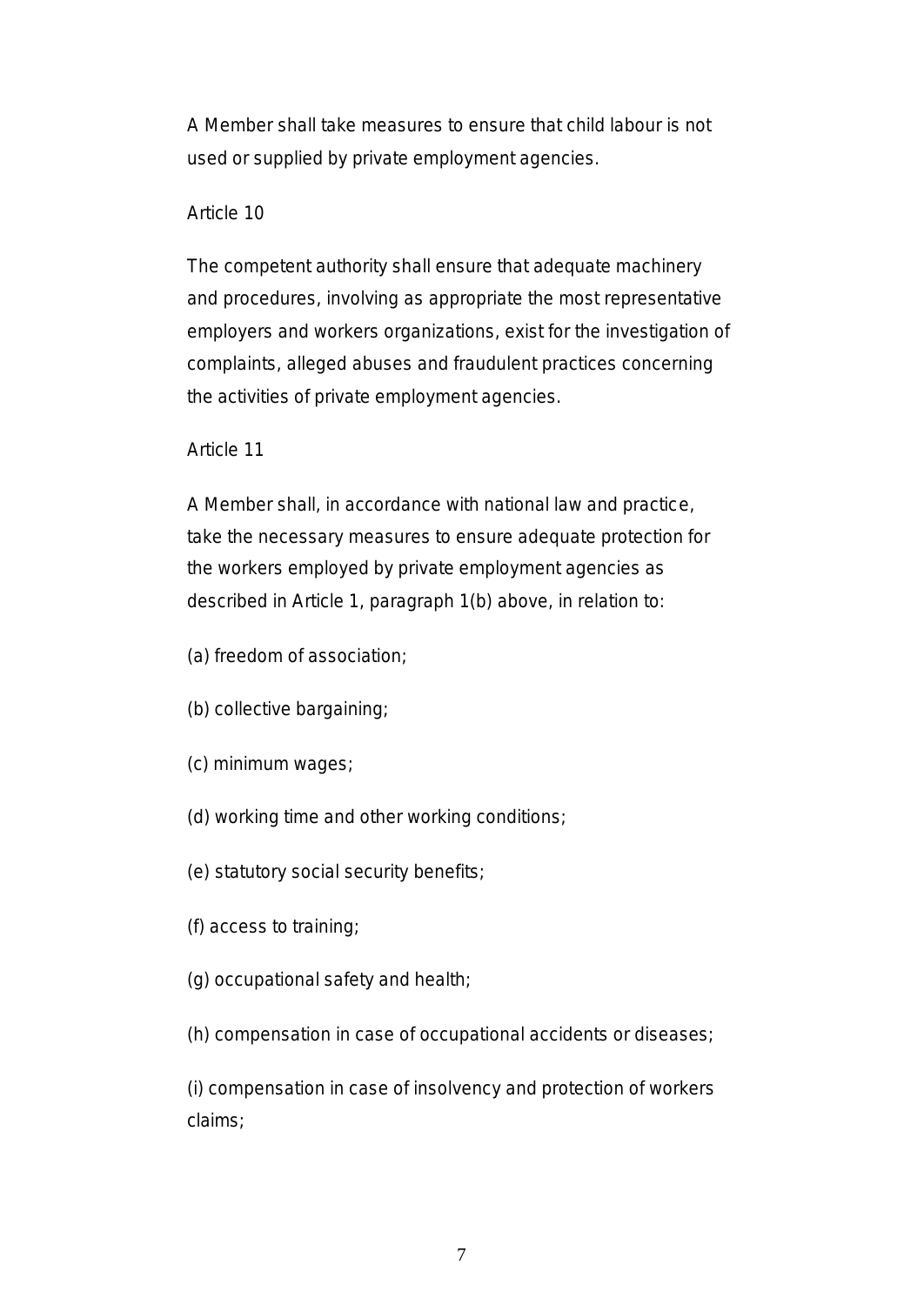(j) maternity protection and benefits, and parental protection and benefits.

Article 12

A Member shall determine and allocate, in accordance with national law and practice, the respective responsibilities of private employment agencies providing the services referred to in paragraph 1(b) of Article 1 and of user enterprises in relation to:

- (a) collective bargaining;
- (b) minimum wages;
- (c) working time and other working conditions;
- (d) statutory social security benefits;
- (e) access to training;

(f) protection in the field of occupational safety and health;

(g) compensation in case of occupational accidents or diseases;

(h) compensation in case of insolvency and protection of workers claims;

(i) maternity protection and benefits, and parental protection and benefits.

# Article 13

1. A Member shall, in accordance with national law and practice and after consulting the most representative organizations of employers and workers, formulate, establish and periodically review conditions to promote cooperation between the public employment service and private employment agencies.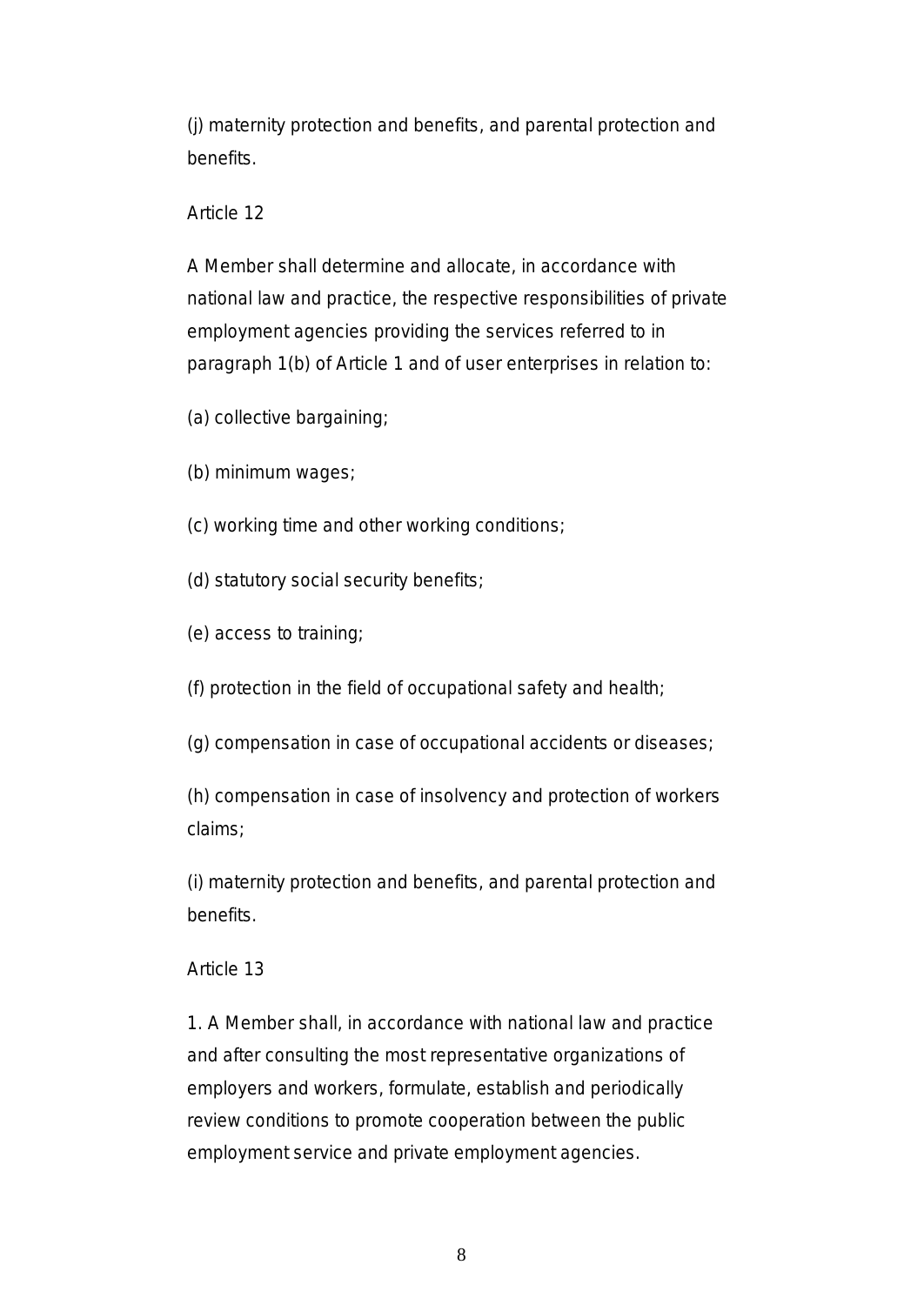2. The conditions referred to in paragraph 1 above shall be based on the principle that the public authorities retain final authority for:

(a) formulating labour market policy;

(b) utilizing or controlling the use of public funds earmarked for the implementation of that policy.

3. Private employment agencies shall, at intervals to be determined by the competent authority, provide to that authority the information required by it, with due regard to the confidential nature of such information:

(a) to allow the competent authority to be aware of the structure and activities of private employment agencies in accordance with national conditions and practices;

(b) for statistical purposes.

4. The competent authority shall compile and, at regular intervals, make this information publicly available.

# Article 14

1. The provisions of this Convention shall be applied by means of laws or regulations or by any other means consistent with national practice, such as court decisions, arbitration awards or collective agreements.

2. Supervision of the implementation of provisions to give effect to this Convention shall be ensured by the labour inspection service or other competent public authorities.

3. Adequate remedies, including penalties where appropriate, shall be provided for and effectively applied in case of violations of this Convention.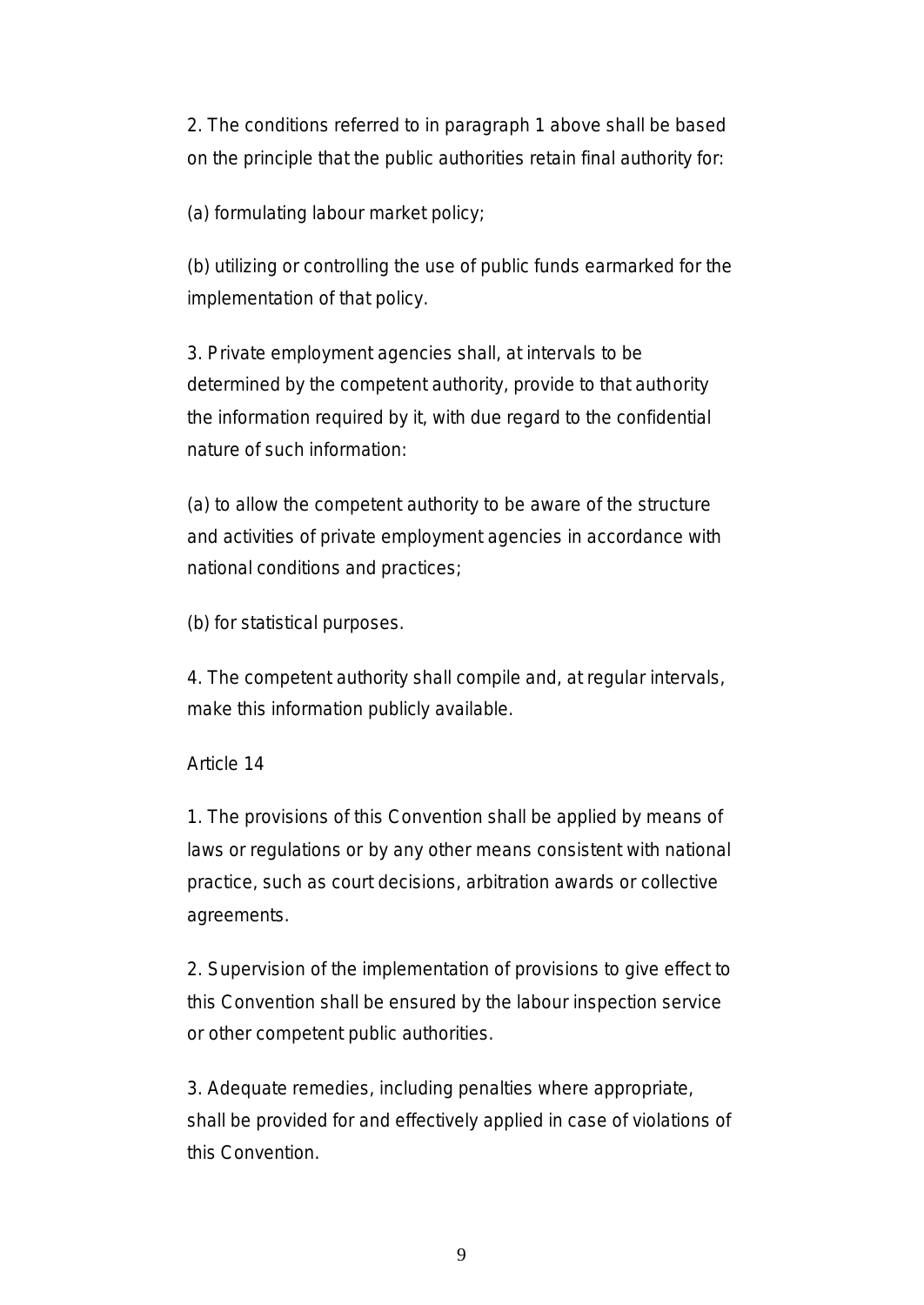# Article 15

This Convention does not affect more favourable provisions applicable under other international labour Conventions to workers recruited, placed or employed by private employment agencies.

# Article 16

# FINAL

This Convention revises the Fee-Charging Employment Agencies Convention (Revised), 1949, and the Fee-Charging Employment Agencies Convention, 1933.

# Article 17

The formal ratifications of this Convention shall be communicated to the Director-General of the International Labour Office for registration.

# Article 18

1. This Convention shall be binding only upon those Members of the International Labour Organization whose ratifications have been registered with the Director-General of the International Labour Office.

2. It shall come into force 12 months after the date on which the ratifications of two Members have been registered with the Director-General.

3. Thereafter, this Convention shall come into force for any Member 12 months after the date on which its ratification has been registered.

Article 19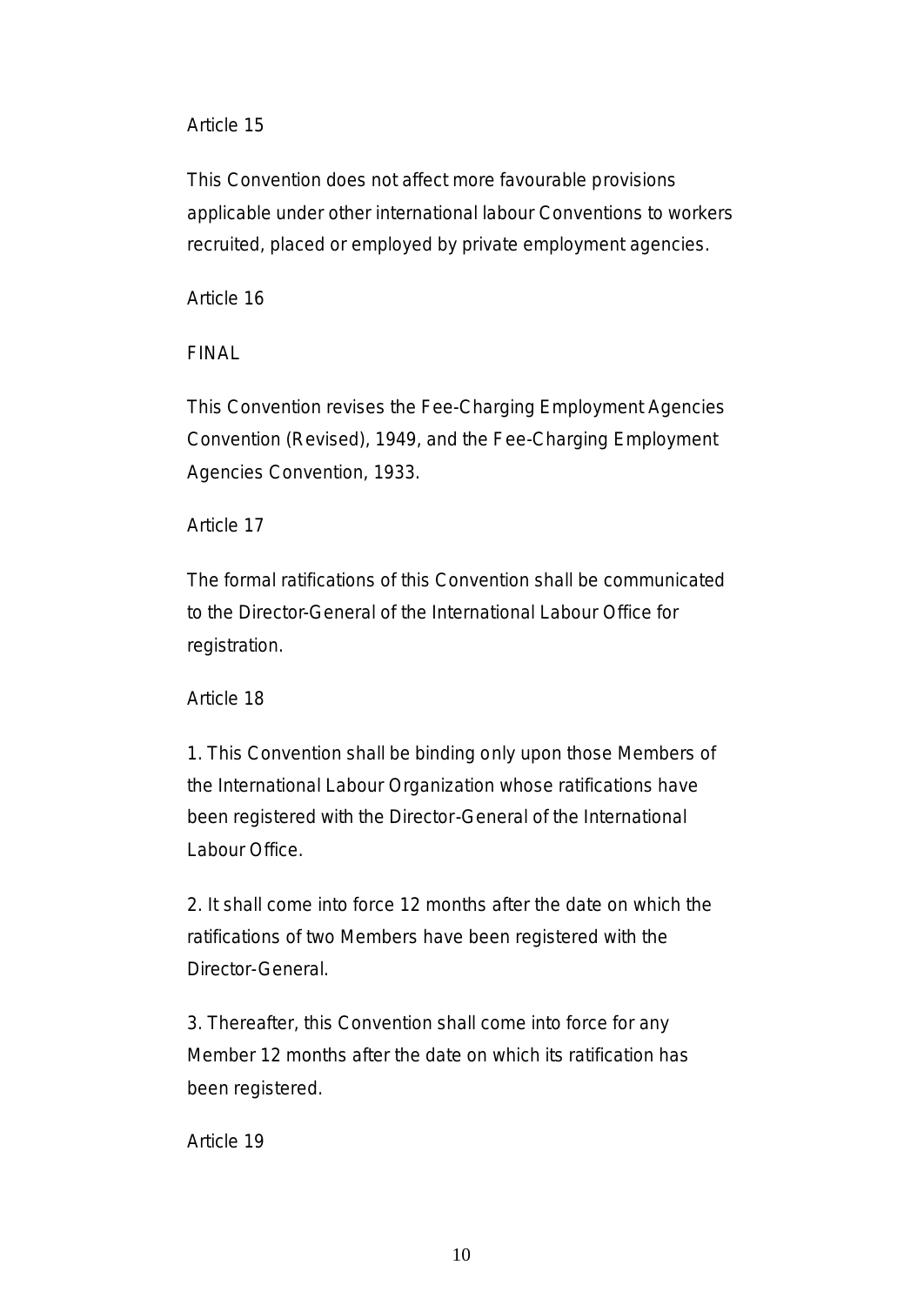1. A Member which has ratified this Convention may denounce it after the expiration of ten years from the date on which the Convention first comes into force, by an act communicated to the Director-General of the International Labour Office for registration. Such denunciation shall not take effect until one year after the date on which it is registered.

2. Each Member which has ratified this Convention and which does not, within the year following the expiration of the period of ten years mentioned in the preceding paragraph, exercise the right of denunciation provided for in this Article will be bound for another period of ten years and, thereafter, may denounce this Convention at the expiration of each period of ten years under the terms provided for in this Article.

#### Article 20

1. The Director-General of the International Labour Office shall notify all Members of the International Labour Organization of the registration of all ratifications and acts of denunciation communicated by the Members of the Organization.

2. When notifying the Members of the Organization of the registration of the second ratification, the Director-General shall draw the attention of the Members of the Organization to the date upon which the Convention shall come into force.

#### Article 21

The Director-General of the International Labour Office shall communicate to the Secretary-General of the United Nations, for registration in accordance with article 102 of the Charter of the United Nations, full particulars of all ratifications and acts of denunciation registered by the Director-General in accordance with the provisions of the preceding Articles.